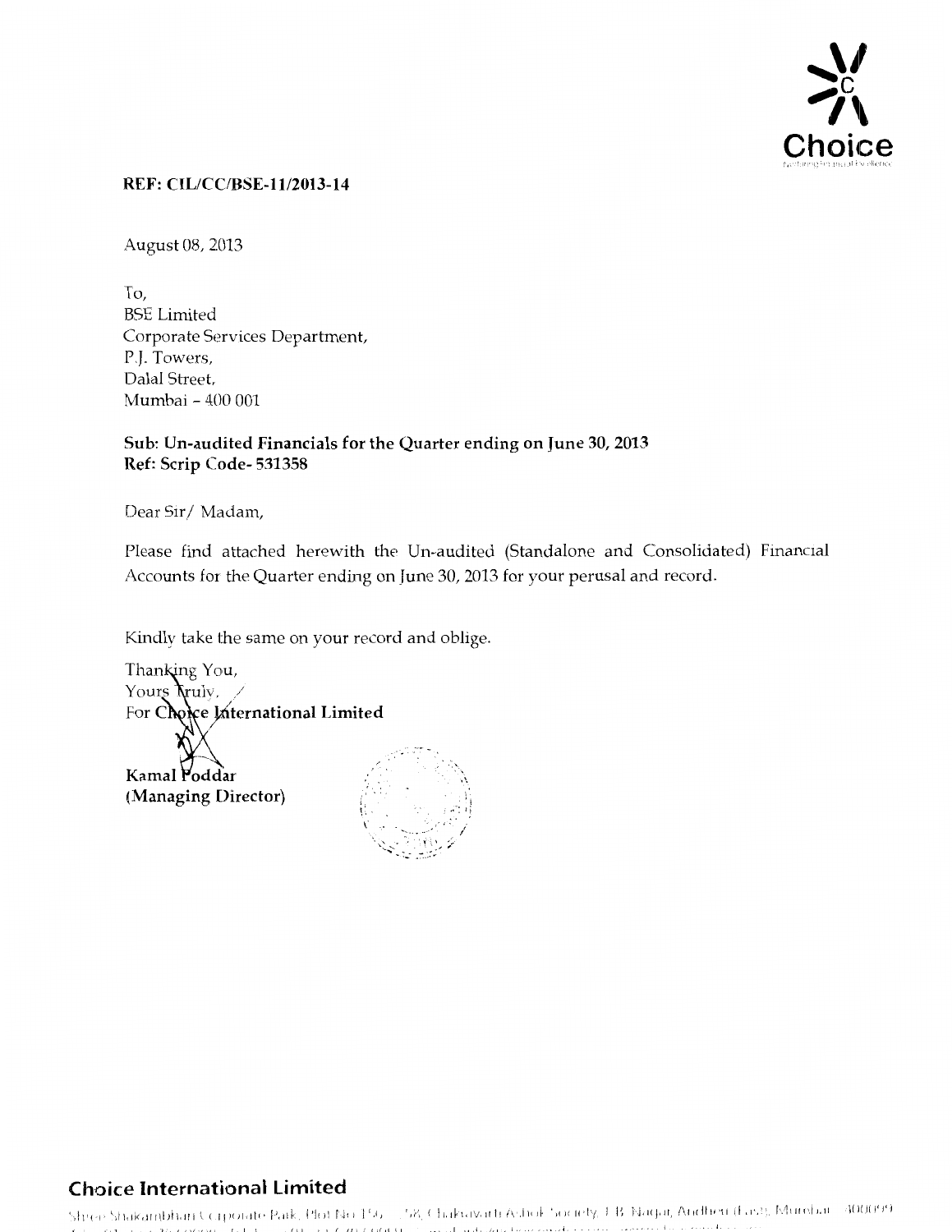

| Part 1  |                                                                                          |            |           |            | Rs. in Lakhs |  |
|---------|------------------------------------------------------------------------------------------|------------|-----------|------------|--------------|--|
|         | Statement of Consolidated Unaudited Financial Results for the Quarter Ended June 30,2013 |            |           |            |              |  |
| Sr. No. | Particulars<br>Quarter ended                                                             |            |           |            |              |  |
|         |                                                                                          | Unaudited  | Audited   | Unaudited  | Audited      |  |
|         |                                                                                          | 30.06.2013 | 31.3.2013 | 30.06.2012 | 31.03.2013   |  |
|         | 1 Income from Operations                                                                 |            |           |            |              |  |
|         | (a) Income from Operations / Sales                                                       | 1364.30    | 997.65    | 950.54     | 3886.23      |  |
|         | (b)Other Operating Income                                                                | 46.38      | 77.49     | 10.74      | 168.93       |  |
|         | <b>Total Income from Operations (Net)</b>                                                | 1410.68    | 1075.14   | 961.28     | 4055.16      |  |
|         | 2 Expenses                                                                               |            |           |            |              |  |
|         | (a) Operational Cost / Purchase of Stock in Trade                                        | 614.05     | 522.62    | 292.31     | 1519.63      |  |
|         | (b)Changes in inventories of finished goods, work-in-                                    |            |           |            |              |  |
|         | progress and stock-in-trade                                                              | 4.55       | (71.33)   | 116.69     | 55.86        |  |
|         | (c) Personnel Expenses                                                                   | 396.56     | 374.54    | 274.53     | 1398.24      |  |
|         | (d) Depreciation and Amortisation Expense                                                | 31.70      | 29.39     | 28.40      | 115.64       |  |
|         | (e) Administrative & Other Expenses                                                      | 67.46      | 42.38     | 44.53      | 190.61       |  |
|         | <b>Total Expenses</b>                                                                    | 1114.32    | 897.60    | 756.46     | 3279.98      |  |
|         | Profit/(Loss) from operations before other income,                                       |            |           |            |              |  |
|         | finance costs and exceptional Items (1-2)                                                | 296.36     | 177.53    | 204.82     | 775.18       |  |
|         | 4 Other Income                                                                           | 55.58      | 65.84     | 7.69       | 98.45        |  |
|         | 5 Profit/(Loss) from ordinary activities before finance Cost                             |            |           |            |              |  |
|         | and exceptional items (3+4)                                                              | 351.94     | 243.37    | 212.51     | 873.63       |  |
|         | 6 Finance Costs                                                                          | 152.13     | 134.94    | 58.60      | 313.22       |  |
|         | 7 Profit/(Loss) from ordinary activities after finance Cost                              |            |           |            |              |  |
|         | but before exceptional Items (5-6)                                                       | 199.81     | 108.43    | 153.91     | 560.41       |  |
|         | 8 Exceptional Items                                                                      | 0.00       | 0.00      | 0.00       | 0.00         |  |
|         | 9 Profit/(loss) from Ordinary Activities before Tax (7-8)                                | 199.81     | 108.43    | 153.91     | 560.41       |  |
|         | 10 Tax Expenses                                                                          | 57.41      | 66.18     | 43.53      | 194.74       |  |
|         | 11 Net Profit/(Loss) from Ordinary Activities after Tax (9-10)                           | 142.40     | 42.25     | 110.38     | 365.67       |  |
|         | 12 Extra-Ordinary Items (net of Tax expense)                                             | 0.00       | 0.00      | 0.00       | 0.00         |  |
|         | 13 Net Profit/(Loss) for the period (11-12)                                              | 142.40     | 42.25     | 110.38     | 365.67       |  |
|         | 14 Share of profit /(loss) of associates                                                 | 0.00       | 0.00      | 0.00       | 0.00         |  |
|         | 15 Minority Interest                                                                     | 0.00       | 0.00      | 0.00       | 0.00         |  |
|         | Net Profit after taxes, minority interest and share of                                   |            |           |            |              |  |
|         | 16 profit of associates                                                                  | 142.40     | 42.25     | 110.38     | 365.67       |  |
|         | 17 Paid Up Equity Share Capital (Face Value Rs 10/-)                                     | 1000.48    | 1000.48   | 750.48     | 1000.48      |  |
|         | 18 Reserves excluding Revaluation Reserve as per Balance                                 |            |           |            |              |  |
|         | Sheet of Previous Accounting Year                                                        |            |           |            | 4349.93      |  |
|         | 19 (i) Earnings per Share(EPS) (before Extra Ordinary items) (of                         |            |           |            |              |  |
|         | Rs 10/- each)(not annualised)                                                            |            |           |            |              |  |
|         | (a) Basic                                                                                | 1.42       | 0.42      | 1.47       | 4.31         |  |
|         | (b) Diluted                                                                              | 1.42       | 0.42      | 1.31       | 4.31         |  |
|         | 19(ii) Earnings per Share(EPS) (after Extra Ordinary items) (of Rs                       |            |           |            |              |  |
|         | 10/- each)(not annualised)                                                               |            |           |            |              |  |
|         | (a) Basic                                                                                | 1.42       | 0.42      | 1.47       | 4.31         |  |
|         | (b) Diluted                                                                              | 1.42       | 0.42      | 1.31       | 4.31         |  |

#### Unaudited Financial Results for the Quarter Ended June 30, 2013



Choice International Limited<br>Shree Shakambhari Corporate Park, Plot No 156 - 158, Chakravacti Ashok Society, J. B. Nagai, Andheri (East), Mumbai - 400099 والمتماد والمتحدث والمتحدث والمتحدث والمتحدث **The Contractor Control**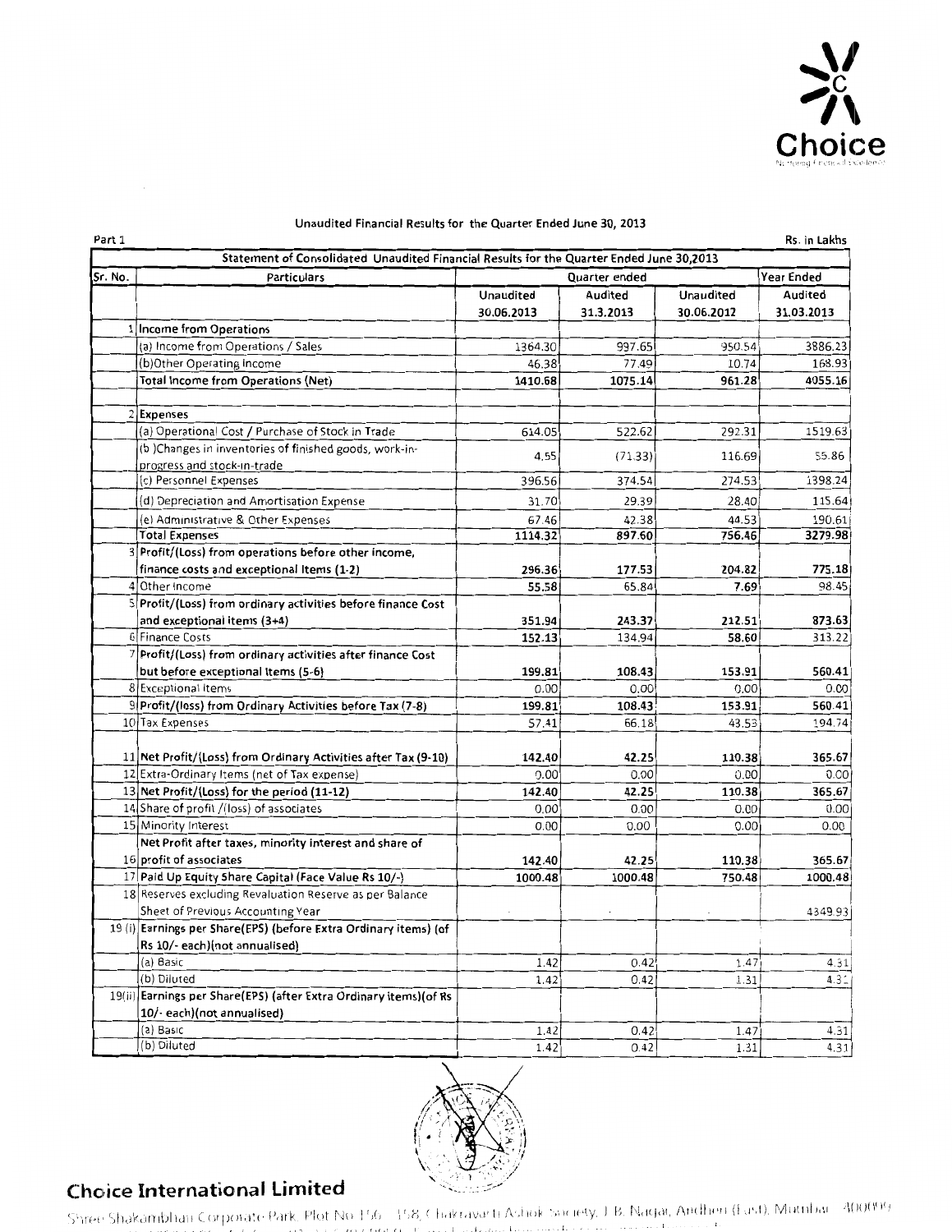| Part II |                                                            |            |               |            |            |  |
|---------|------------------------------------------------------------|------------|---------------|------------|------------|--|
|         | Select Information for the Quarter Ended June 30, 2013     |            |               |            |            |  |
| Sr. No. | <b>Particulars</b>                                         |            | Quarter ended |            | Year Ended |  |
|         |                                                            | Unaudited  | Audited       | Unaudited  | Audited    |  |
|         |                                                            | 30.06.2013 | 31.03.2013    | 30.06.2012 | 31.03.2013 |  |
|         | 1 Public Shareholding:                                     |            |               |            |            |  |
|         | Number of Shares                                           | 6318273    | 6318273       | 5108273    | 6318273    |  |
|         | Percentage of Shareholding                                 | 63.15%     | 63.15%        | 68.07%     | 63.15%     |  |
|         | Promoter and Promoter Group Shareholding                   |            |               |            |            |  |
|         | a) Pledged/Encumbered                                      |            |               |            |            |  |
|         | Number of Shares                                           | 750000     | 750000        | 100000     | 750000     |  |
|         | Percentage of Shares (as a % of the total shareholding of  |            |               |            |            |  |
|         | promoters and<br>promoter group)                           | 20.34%     | 20.34%        | 4.17%      | 20.34%     |  |
|         | Percentage of Shares (as a % of the total share capital of |            |               |            |            |  |
|         | the company)                                               | 7.50%      | 7.50%         | 1.33%      | 7.50%      |  |
|         | b)Non-Encumbered                                           |            |               |            |            |  |
|         | Number of Shares                                           | 2936527    | 2936527       | 2296527    | 2936527    |  |
|         | Percentage of Shares (as a % of the total shareholding of  |            |               |            |            |  |
|         | promoters and promoter group)                              | 79.66%     | 79.66%        | 95.83%     | 79.66%     |  |
|         | Percentage of Shares (as a % of the total share capital of |            |               |            |            |  |
|         | the company)                                               | 29.35%     | 29.35%        | 30.60%     | 29.35%     |  |

| ΙB | Particulars of Investor Complaints             | Quarter ended |  |
|----|------------------------------------------------|---------------|--|
|    |                                                | June 30, 2013 |  |
|    | Pending at the beginning of the quarter        | <b>NIL</b>    |  |
|    | Received during the quarter                    | <b>NIL</b>    |  |
|    | Disposed of during the quarter                 | <b>NIL</b>    |  |
|    | Remaining unresolved at the end of the quarter | NIL.          |  |

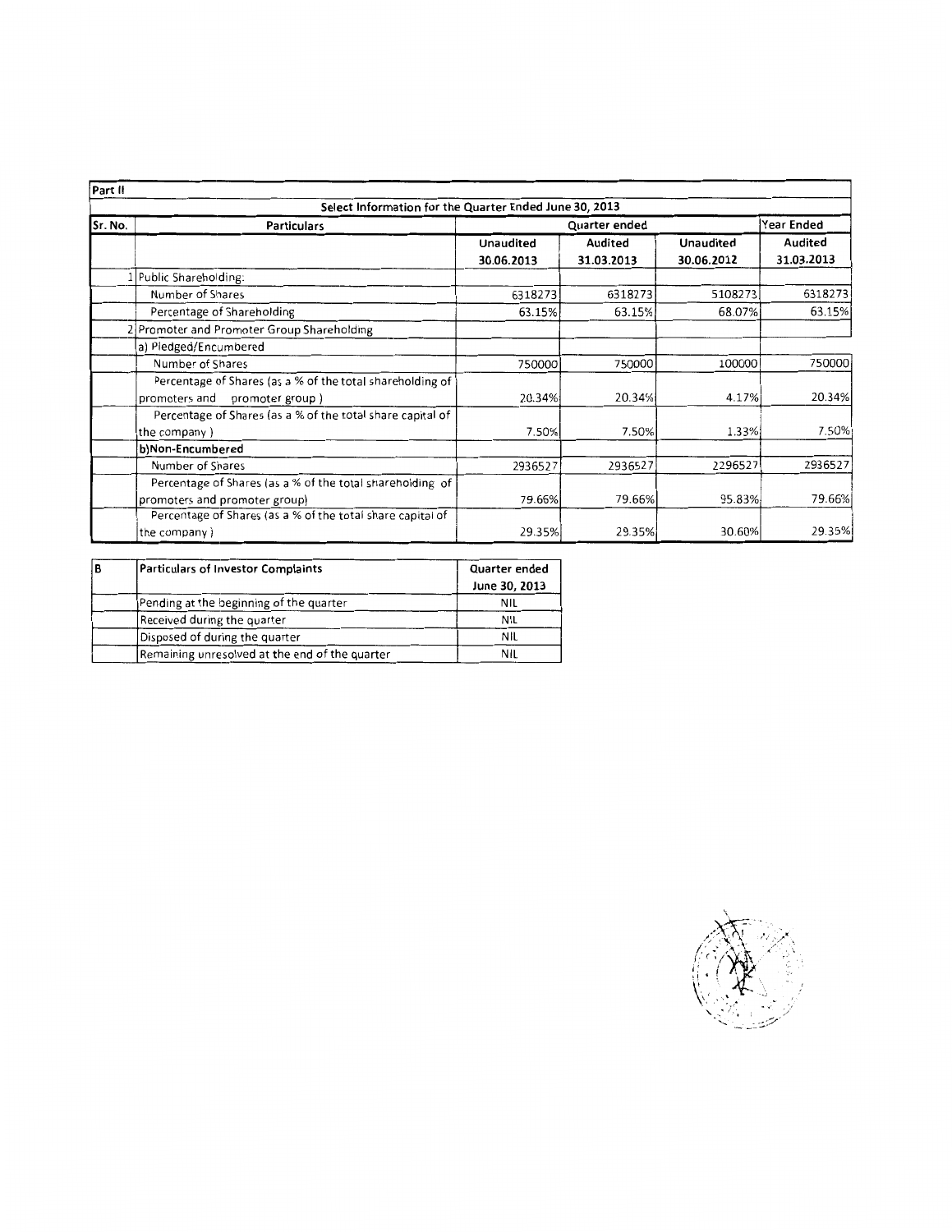|        |                                                              |               |            |            | Rs. in Lakhs |
|--------|--------------------------------------------------------------|---------------|------------|------------|--------------|
| Sr. No | <b>Particulars</b>                                           | Quarter Ended | Year Ended |            |              |
|        |                                                              | Unaudited     | Audited    | Unaudited  | Audited      |
|        |                                                              | 30.06.2013    | 31.03.2013 | 30.06.2012 | 31.03.2013   |
|        | l Segment Revenue                                            |               |            |            |              |
|        | a. INBFC & Other Services                                    | 179.99        | 183.04     | 293.59     | 803.37       |
|        | b. Broking Services                                          | 422.32        | 410.65     | 296.84     | 1447.18      |
|        | c. Investment Banking Services                               | 539.31        | 289.48     | 199.44     | 888.62       |
| đ      | <b>Outsourcing Services</b>                                  | 305.55        | 304.00     | 207.41     | 1142.31      |
|        | Total                                                        | 1447.17       | 1187.17    | 997.28     | 4281.48      |
|        | Less : Inter Segment Revenue                                 | 36.49         | 112.04     | 36.00      | 226.33       |
|        | Net Income from Operations                                   | 1410.68       | 1075.13    | 961.28     | 4055.15      |
|        | 2 Segment Results Profit/(Loss) before tax and interest from |               |            |            |              |
|        | each segment                                                 |               |            |            |              |
|        | a. NBFC & Other Services                                     | 142.16        | (35.69)    | 154.65     | 406.36       |
|        | b. Broking Services                                          | 79.09         | 65.86      | 58.71      | 225.43       |
|        | investment Banking Services                                  | 73.48         | 113.68     | 47.29      | 258.82       |
| d.     | <b>Outsourcing Services</b>                                  | 39.93         | 57.18      | 15.36      | 137.29       |
| e      | Unallocated                                                  |               | 0.02       | $-0.02$    | 0.00         |
|        | Total                                                        | 334.66        | 201.05     | 275.99     | 1027.90      |
|        | Less : Finance Cost                                          | 74.64         | 29.77      | 58.60      | 208.05       |
|        | Other Unallocable Expenditure Net Off                        | 61.33         | 65.21      | 64.73      | 266.19       |
|        | Unallocable Income                                           | 1.12          | 2.35       | 1.25       | 6.75         |
|        | Total Profit/(Loss) before Tax                               | 199.81        | 108.42     | 153.91     | 560.41       |
|        |                                                              |               | ٠.         |            |              |
|        | Capital Employed (Segment assets - Segment liabilities)      |               |            |            |              |

**Unaudited Consolidated Segment wise Revenue, Results and Capital Employed for the Quarter Ended June 30, 2013** 

Notes·

1 The aforesaid consolidated financial results were reviewed by the Audit Committee of the Board and subsequently approved by the Board of Directors of the Company at its meeting held on August 08, 2013. The financial results for the quarter ended June 30, 2013 have been reviewed by the Statutory Auditors of the Company.

2. The above consolidated results includes the results of : Choice International Limited and its subsidiaries namely: Choice Capital Advisors Private Limited,Choice Insurance Brokers Private Limited,Choice Equity Broking Private Limited, Choice Wealth Management Private Limited, Choice Merchandise Braking Private Limited and Choice Business Services Private Lim1ted, and have been extracted from consolidated financial statements prepared in accordance with the principles as set out in the Accounting Standard -21.

3. Choice international and its subsidiaries operations predominantly relates to four business segments i.e. NBFC & Other services broking services, investment banking, outsourcing services. Business segments have been identified as seperable primary segment in accordance with Accounting

Standard 17" Segment Reporting" as prescrtbed under Companies (Accounting Standards)Rules,2006. taktng into account the organisational and

internal reporting structure as well as evaluation of risks and returns of these segments. The balance is shown as unallocated items.

4. Fixed Assets used in Company's Business or Liabilities have not been identified to any reportable segment, as the fixed assets are used interchangeably between segments. It is not possible to furnish segment disclosure relating to total assets and liabilities

| $\ldots$ and all all all all all all $\ldots$ and interest in the individual matrice and all all all all $\alpha$ in the data in a second and $\alpha$ in all $\alpha$ |               |               |            |            |  |
|------------------------------------------------------------------------------------------------------------------------------------------------------------------------|---------------|---------------|------------|------------|--|
| 5. Unaudited financial results of Choice International Limited (Standalone) are as follows:                                                                            |               | (Rs in Lakhs) |            |            |  |
| Particulars                                                                                                                                                            | Quarter Ended |               |            |            |  |
|                                                                                                                                                                        | 30.06.2013    | 31.03.2013    | 30.06.2012 | 31.03.2013 |  |
| Revenue                                                                                                                                                                | 179.991       | 183.04        | 293.59     | 803.37     |  |
| Profit Before Tax                                                                                                                                                      | 42.12         | 54.63         | 34.51      | 148.67     |  |
| <b>Profit After Tax</b>                                                                                                                                                | 33.44         | 36.49         | 27.61      | 111.85     |  |

6. The company has opted to publish the consolidated financial results, pursuant to option made available as per clause 41 of the Listing Agreement. The standalone financial results of the Parent Company for the quarter ended June 30, 2013 are available on the Company's website

viz. www.choiceindia.com

7. The effect of deferred tax liability shall be considered at the end of the accounting year.

8. Figures of the previous year/period have been regrouped /reclassified wherever deemed pecassary.

For Choice International Limited  $\lambda$   $\lambda$ *k* \ **Kamal ;oddar Managing Director** 



Place Mumbai Date: August 08, 2013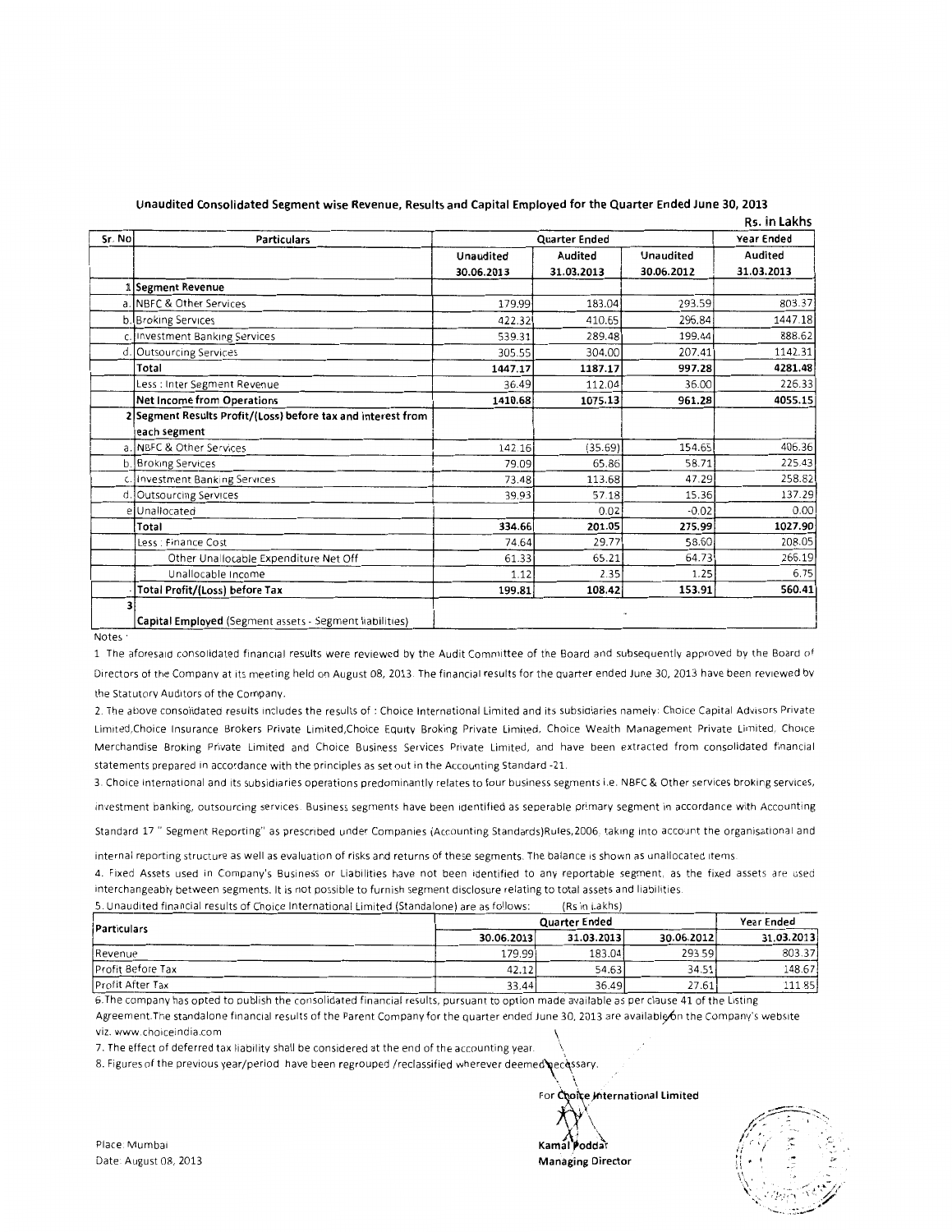

### GUPTA SHYAM & Co CA. Shyamsunder Gupta<br>
Chartered Accountants (BCom(Hon.), FCA, DISA *w·* . Chartered Accountants { B Com(Hon.), FCA, DISA (ICAI} 11, Sukhsagar, Akurli X Rd no1 ,Kandivali (E), Mumbai-101. E-mail: kapildhara@mtnl.net.in Phone/Telefax: 2887 0869. Ref: SSG/ REPO/ Q1 /2013~14

Date: 08.08~2013

#### LIMITED REVIEW REPORT

the company of the company of the company of the company of the company of the company of the company of the company of the company of the company of the company of the company of the company of the company of the company

To, The Board of Directors Choice International Limited Shree Shakambhari Corporate Park Plot No 156,157 & 158, Chakravarti Ashok Society J. 8. Nagar, Off Sahar Road, Andheri (East), Mumbai- 400099

Dear Sir.

We have reviewed the accompanying statement of unaudited consolidated financial results of Choice International Limited for the period ended June 30, 2013 except for the disclosures regarding 'Public Shareholding' and 'Promoter and Promoter Group Shareholding' which have been traced from disclosures made by the management and have not been audited by us.. This statement is the responsibility of the Company's Management and has been approved by Board of Directors / Committee of Board of Directors. Our responsibility is to issue a report on these financial statements based on our review.

We conducted our review ln accordance with the Standard in Review Management (SRE) 2400 engagements to Review Financial Statements issued by Institute of Chartered Accountants of India. This standard requires that we plan & perform the review to obtain moderate assurance as to whether the financial statements are free of material misstatement. A Review Is limited primarily to Inquiries of company personnel and analytical procedures applied to financial data and thus provide less assurance than an audit We have not performed audit and accordingly, we do not express an audit opinion.

氇 Based on our review conducted as above, nothing has come to our notice that causes us to believe that the accompanying statement of unaudited consolidated financial results prepared in accordance with accounting standards and other recognized accounting practices and policies has not disclosed the Information required to be disclosed in terms of Clause 41 of the Listing Agreement including the manner in which it is to be disclosed, or that it contains any material misstatement.

> For Gupta Shyam & Co. Chartered Accountants FRN:1 034SOW

FRN:103450W<br>  $\begin{picture}(10,10) \put(0,0){\line(1,0){15}} \put(10,0){\line(1,0){15}} \put(10,0){\line(1,0){15}} \put(10,0){\line(1,0){15}} \put(10,0){\line(1,0){15}} \put(10,0){\line(1,0){15}} \put(10,0){\line(1,0){15}} \put(10,0){\line(1,0){15}} \put(10,0){\line(1,0){15}} \put(10,0){\line(1,0){15}} \put(10,0){\line(1,0){15$ 

CA Shyamsunder Gupta<br>Proprietor Membership No.038484

槠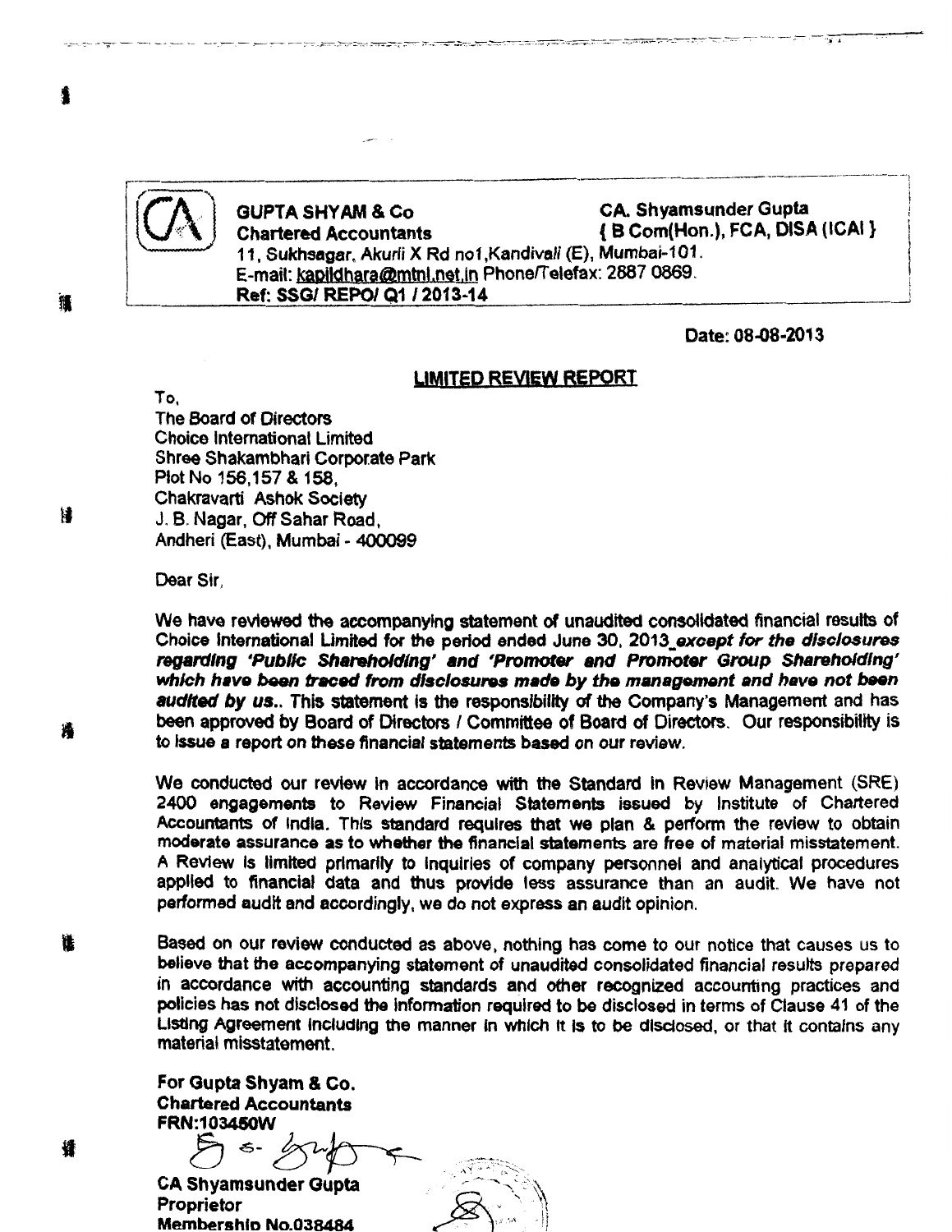

| - |  |  |
|---|--|--|
|   |  |  |

|  | Rs. In Lakhs |
|--|--------------|
|  |              |

|            | Statement of Standalone Unaudited Financial Results for the Quarter Ended June 30,2013 |                  |            |                  |            |  |
|------------|----------------------------------------------------------------------------------------|------------------|------------|------------------|------------|--|
| Sr.<br>No. | Year Ended<br>Quarter ended<br><b>Particulars</b>                                      |                  |            |                  |            |  |
|            |                                                                                        | <b>Unaudited</b> | Audited    | <b>Unaudited</b> | Audited    |  |
|            |                                                                                        | 30.06.2013       | 31.03.2013 | 30.06.2012       | 31.03.2013 |  |
|            | 1 Income from Operations                                                               |                  |            |                  |            |  |
|            | (a) Income from Operations                                                             | 179.99           | 183.04     | 293.59           | 803.37     |  |
|            | (b)Other Operating Income                                                              | 0.00             | 0.00       | 0.00             | 0.00       |  |
|            | <b>Total Income from Operations (Net)</b>                                              | 179.99           | 183.04     | 293.59           | 803.37     |  |
|            |                                                                                        |                  |            |                  |            |  |
|            | 2 Expenses                                                                             |                  |            |                  |            |  |
|            | (a) Operational Cost / Purchase of Stock in Trade                                      | 0.49             | 0.39       | 22.25            | 51.48      |  |
|            | (b) Changes in inventories of finished goods, work-in-progress                         |                  |            |                  |            |  |
|            | and stock-in-trade                                                                     | 1.83             | 5.17       | 116.69           | 132.36     |  |
|            | (c) Personnel Expenses                                                                 | 16.83            | 14.66      | 15.15            | 67.79      |  |
|            | (d) Depreciation and Amortisation Expense                                              | 23.54            | 22.06      | 22.14            | 88.96      |  |
|            | (e) Administrative & Other Expenses                                                    | 20.93            | 28.37      | 27.44            | 109.31     |  |
|            | <b>Total Expenses</b>                                                                  | 63.62            | 70.65      | 203.67           | 449.90     |  |
|            | 3 Profit/(Loss) from operations before other income, finance                           |                  |            |                  |            |  |
|            | costs and exceptional Items (1-2)                                                      | 116.37           | 112.39     | 89.92            | 353.47     |  |
|            | 4 Other Income                                                                         | 0.39             | 1.38       | 0.39             | 3.25       |  |
|            | 5 Profit/(Loss) from ordinary activities before finance Cost and                       |                  |            |                  |            |  |
|            | exceptional items (3+4)                                                                | 116.76           | 113.77     | 90.31            | 356.72     |  |
|            | 6 Finance Costs                                                                        | 74.64            | 59.14      | 55.80            | 208.05     |  |
|            | 7 Profit/(Loss) from ordinary activities after finance Cost but                        |                  |            |                  |            |  |
|            | before exceptional Items (5-6)                                                         | 42.12            | 54.63      | 34.51            | 148.67     |  |
|            | 8 Exceptional Items                                                                    | 0.00             | 0.00       | 0.00             | 0.00       |  |
|            | 9 Profit/(loss) from Ordinary Activities before Tax (7-8)                              | 42.12            | 54.63      | 34.51            | 148.67     |  |
|            | 10 Tax Expenses                                                                        | 8.68             | 18.14      | 6.90             | 36.82      |  |
|            | 11 Net Profit/(Loss) from Ordinary Activities after Tax (9-10)                         | 33.44            | 36.49      | 27.61            | 111.85     |  |
|            | 12 Extra-Ordinary Items                                                                | 0.00             | 0.00       | 0.00             | 0.00       |  |
|            | 13 Net Profit/(Loss) for the period (11-12)                                            | 33.44            | 36.49      | 27.61            | 111.85     |  |
|            | 14 Paid Up Equity Share Capital (Face Value Rs 10/-)                                   | 1000.48          | 1000.48    | 750.48           | 1000.48    |  |
|            | 15 Reserves excluding Revaluation Reserve as per Balance Sheet                         |                  |            |                  |            |  |
|            | of Previous Accounting Year                                                            |                  |            |                  | 3911.39    |  |
|            | Earnings per Share(EPS) (before Extra Ordinary items) (of Rs                           |                  |            |                  |            |  |
|            | $16$ (i) $ 10$ /- each)(not annualised)                                                |                  |            |                  |            |  |
|            | (a) Basic                                                                              | 0.33             | 0.36       | 0.37             | 1.32       |  |
|            | (b) Diluted                                                                            | 0.33             | 0.36       | 0.33             | 1.32       |  |
|            | Earnings per Share(EPS) (after Extra Ordinary items) (of Rs 10/-                       |                  |            |                  |            |  |
|            | 16 (ii) each) (not annualised)                                                         |                  |            |                  |            |  |
|            | (a) Basic                                                                              | 0.33             | 0.36       | 0.37             | 1.32       |  |
|            | (b) Diluted                                                                            | 0.33             | 0.36       | 0.33             | 1.32       |  |



# Choice International limited

Shiee Shakambhari Corporate Park, Plot No. 156 - 158, Chakravarti Ashok Society, J. B. Nagar, Andhen (East), Mumbai - 400099.<br>The sub-sub-corporate teleform (Night C202 000 0), James advertisements is one promine beneamd c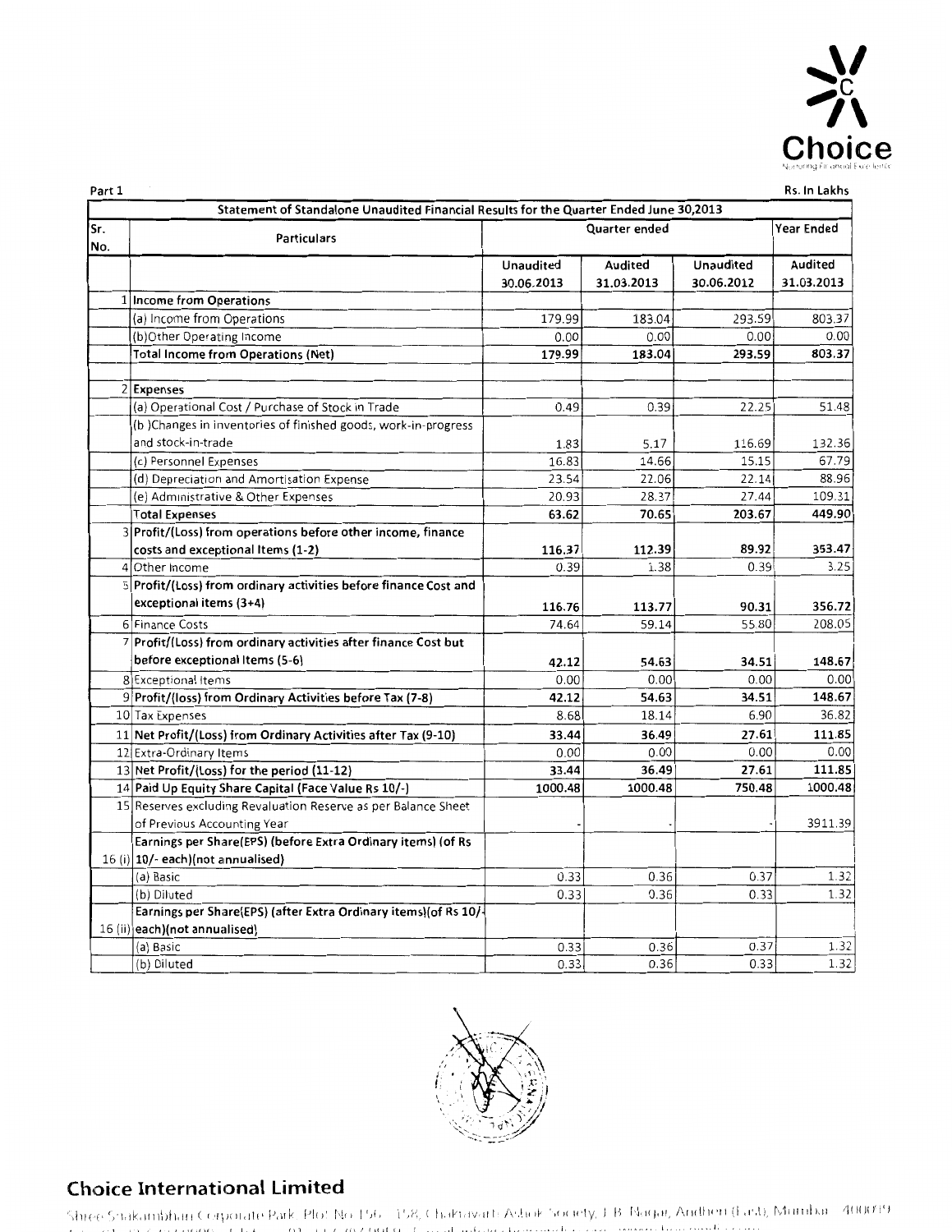| Part II     |                                                                                               |                         |                       |                                |                              |  |  |  |
|-------------|-----------------------------------------------------------------------------------------------|-------------------------|-----------------------|--------------------------------|------------------------------|--|--|--|
|             | Select Information for the Quarter Ended June 30, 2013                                        |                         |                       |                                |                              |  |  |  |
| lSr.<br>No. | <b>Particulars</b>                                                                            | Quarter ended           |                       |                                | <b>Year Ended</b>            |  |  |  |
|             |                                                                                               | Unaudited<br>30.06.2013 | Audited<br>31.03.2013 | <b>Unaudited</b><br>30.06.2012 | <b>Audited</b><br>31.03.2013 |  |  |  |
|             | Public Shareholding:                                                                          |                         |                       |                                |                              |  |  |  |
|             | Number of Shares                                                                              | 6318273                 | 6318273               | 5108273                        | 6318273                      |  |  |  |
|             | Percentage of Shareholding                                                                    | 63.15%                  | 63.15%                | 68.07%                         | 63.15%                       |  |  |  |
|             | Promoter and Promoter Group Shareholding                                                      |                         |                       |                                |                              |  |  |  |
|             | a) Pledged/Encumbered                                                                         |                         |                       |                                |                              |  |  |  |
|             | Number of Shares                                                                              | 750000                  | 750000                | 100000                         | 750000                       |  |  |  |
|             | Percentage of Shares (as a % of the total shareholding of<br>promoters and<br>promoter group) | 20.34%                  | 20.34%                | 4.17%                          | 20.34%                       |  |  |  |
|             | Percentage of Shares (as a % of the total share capital of the<br>company)                    | 7.50%                   | 7.50%                 | 1.33%                          | 7.50%                        |  |  |  |
|             | b)Non-Encumbered                                                                              |                         |                       |                                |                              |  |  |  |
|             | Number of Shares                                                                              | 2936527                 | 2936527               | 2296527                        | 2936527                      |  |  |  |
|             | Percentage of Shares (as a % of the total shareholding of                                     |                         |                       |                                |                              |  |  |  |
|             | promoters and promoter group)                                                                 | 79.66%                  | 79.66%                | 95.83%                         | 79.66%                       |  |  |  |
|             | Percentage of Shares (as a % of the total share capital of the                                |                         |                       |                                |                              |  |  |  |
|             | company)                                                                                      | 29.35%                  | 29.35%                | 30.60%                         | 29.35%                       |  |  |  |

| B | Particulars of Investor Complaints             | Quarter ended |  |
|---|------------------------------------------------|---------------|--|
|   |                                                | June 30, 2013 |  |
|   | Pending at the beginning of the quarter        | NIL           |  |
|   | Received during the quarter                    | NIL           |  |
|   | Disposed of during the quarter                 | NIL           |  |
|   | Remaining unresolved at the end of the quarter | NIL           |  |

#### **Notes:**

1. The aforesaid standalone financial results were reviewed by the Audit Committee of the Board and subsequently approved by the Board of Directors of the Company at its meeting held on August 08,2013. The financial results for the quarter ended June 30,2013 have been reviewed by the Statutory Auditors of the Company.

2.Based on the guiding principles stated in accounting standard 17 "Segment Reporting", the management does not recognise any distinguishable component of the company.

3. The effect of deferred tax liability shall be considered at the end of the accounting year

4.The figures for the previous year/period have been regrouped and rearranged wherever deemed necessary.

5. The results will be available on the Company's website "www.choiceindia.com"

Place: Mumbai **Date:** August 08,2013 For Choice international Limited

Kamal Poddar **Managing Director** 

\ ' \